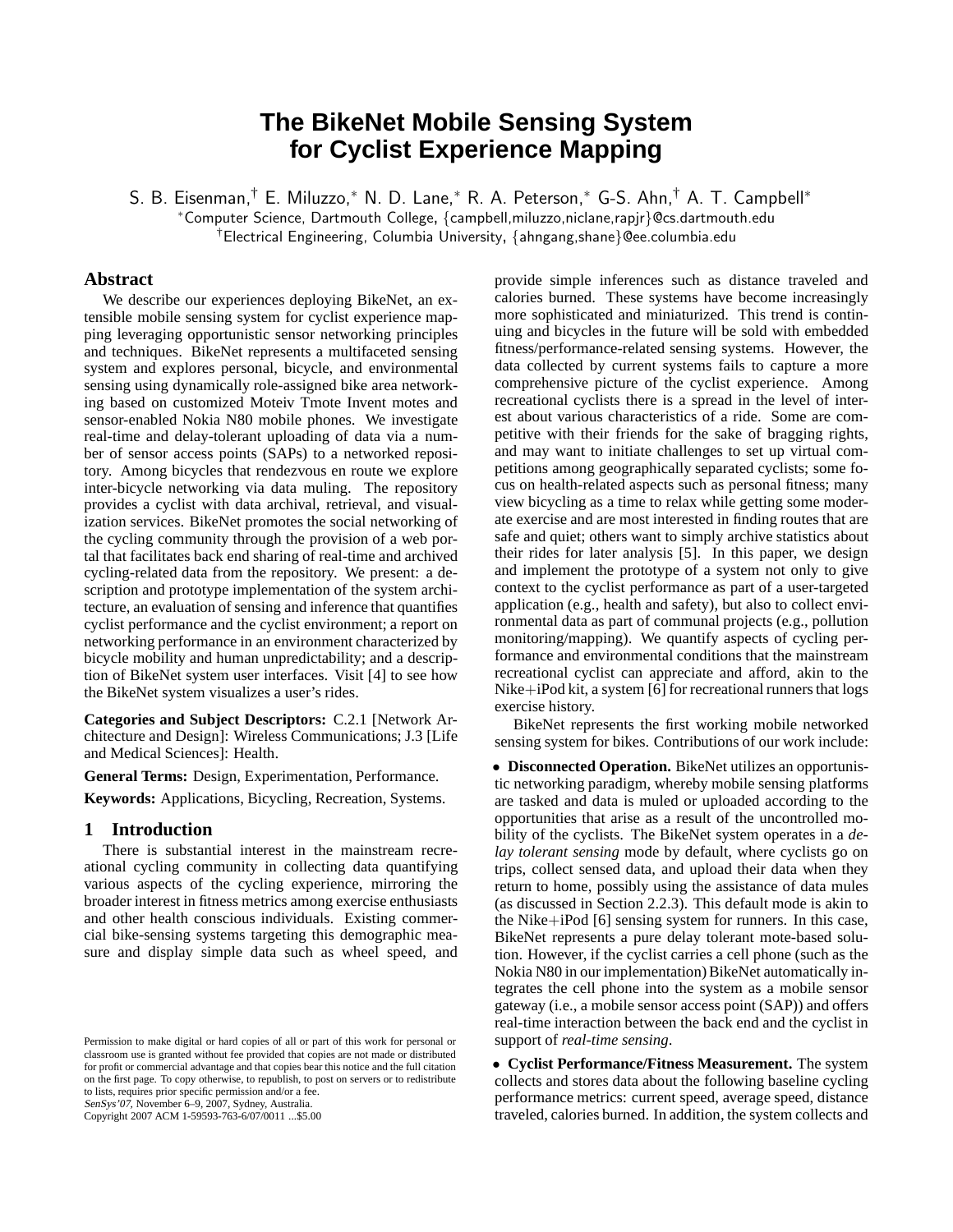stores the following advanced metrics: path incline, heart rate, galvanic skin response (a simple indicator of emotional excitement or stress level). All data sensed by the system is at least stamped with time and location metadata.

• **Environment/Experience Mapping.** The system provides quantitative guidance to cyclists about the healthiness of a given route in terms of pollution levels, allergen levels, noise levels, and roughness of the terrain. These measurements, together with data from cyclist performance measurements, are correlated to create a holistic picture of the cycling experience. This environmental data is also provided to the larger community.

• **Long Term Performance Trend Analysis.** Collected data persists beyond the ride on which it is collected. The system enables the upload of data traces into a personal repository that can be selectively shared with other individuals, or into a public database. The data is archived in such a way as to facilitate spatio-temporal trend analysis.

• **Data Collection and Local Presentation.** BikeNet allows the cyclist to customize, via a profile of preferences, what data is collected by the system, when it is collected, where it is collected, and under what correlated conditions sensor data capture occurs (e.g., increase the sampling rate of the heart rate when the path incline is above a threshold). The profile also indicates how data is to be presented, both locally (e.g., on a handle bar-mounted cell phone LCD) on the bicycle when *en route* and through access and presentation methods once the data has been delivered to the back end repository.

• **Data Query and Remote Presentation.** The system provides a web-based portal [4] on the back end as a means to inject queries into the system to request particular bicyclingrelated data of interest to the back end system user. Also, the portal can be used as a place to publish/share data with friends/competitors about themselves and the paths they traverse for real-time or delayed display. In so doing, we provide a useful tool to network members of the cycling community through data of mutual interest.

In the following sections, we describe our experiences deploying a sensing system for cyclist experience mapping, leveraging opportunistic sensor networking principles and techniques [22]. We discuss the system architecture, design, and implementation in Section 2. Section 3 describes our cyclist experience mapping application, including sensing accuracy and inference techniques, communication protocol performance, and feasibility results. Related work is discussed in Section 4 before concluding with a summary and a discussion of possible extensions in Section 5.

# **2 System Architecture and Design**

BikeNet is a network characterized by mobile sensing and sparse radio network connectivity. Given these characteristics, and the application requirements for the system, we design the BikeNet system as an instantiation of the architecture presented in [22]. The architecture offers a people-centric paradigm for large-scale sensing at the edge of the Internet using an opportunistic sensor networking approach. This approach leverages mobility-enabled interac-



Figure 1: BikeNet System Overview. Sensors collect cyclist and environmental data along the route. Application tasking and sensed data uploading occurs when the sensors come within radio range of a static sensor access point (SAP) or via a mobile SAP along the route. Sensed data muling can occur when cyclists come within mutual radio range. We collect data about the cyclist (heart rate, galvanic skin response), about the cyclist's performance (wheel speed, pedaling cadence, frame tilt, frame lateral tilt, magnetic heading), and about the cyclist's surroundings (sound level, carbon dioxide level, cars).

tions and provides coordination between people-centric mobile sensors, static sensors (e.g., [27]) and edge wireless access nodes (i.e., SAPs) in support of sensing, tasking, and data collection. Figure 1 shows a pictorial overview of the BikeNet system. Details of a prototype implementation are included to make the architecture and design descriptions more concrete.

# **2.1 Hardware**

The BikeNet system hardware is organized into three tiers, the back end server tier, the sensor access point (SAP) tier and the mobile sensor tier. In the following, we discuss the design and implementation of each tier, along with information on ruggedizing and calibration of the hardware.

#### *2.1.1 Mobile Sensor Tier*

The mobile sensor tier incorporates a number of bicyclemounted and human-mounted Moteiv Tmote Invent [8] mobile sensing platforms. Together these sensors gather data concerning cycling performance, cyclist health and fitness, and the environment surrounding the cyclists' routes. The Tmote Invents mounted to a particular bicycle, along with those mounted to the human riding the particular bicycle, constitute a BAN. Intra-BAN communication occurs via short range IEEE 802.15.4 radio. The BAN architecture is designed in a modular way such that sensing components can be added or subtracted simply according to user preferences (dynamically) set in software. Figure 2 shows a logical representation of the *bicycle area network* (BAN), and Figure 3 shows a prototype sensor-enabled bicycle.

We use the native sensors provided by the Tmote Invent: a two axis accelerometer, a thermistor, a photodiode, and a microphone. We also interface a number of additional sensors to the Invent. We process the accelerometer data to measure the angle of incline, and lateral tilt of the bicycle. To measure the angular velocity of the wheel and pedal, forward speed, and distance traveled, we attach a magnet-triggered reed relay mounted across the Invent's user button. Every time the relay closes (every pedal/wheel rotation) a TinyOS [11] interrupt event is generated. To measure direction and devia-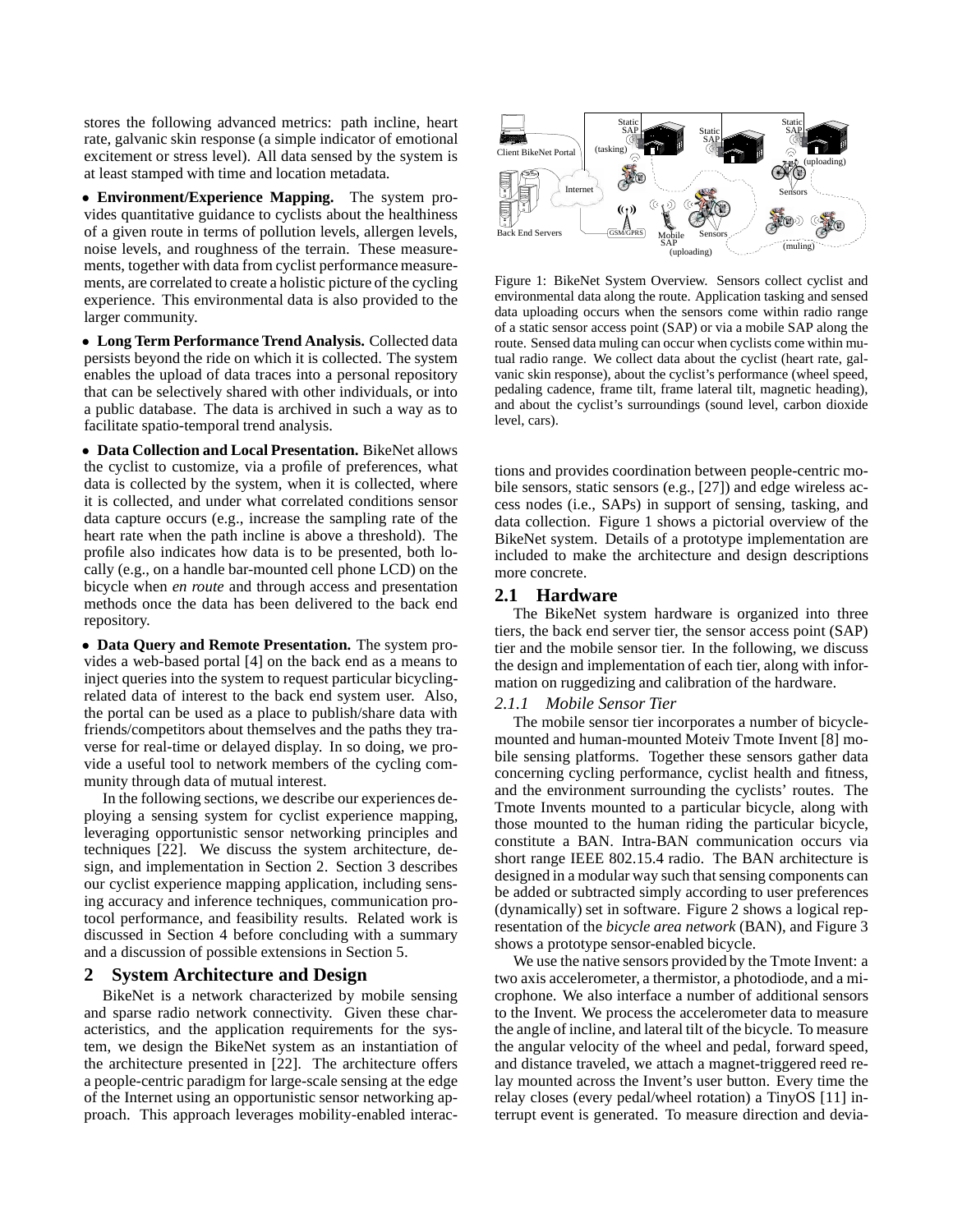

Figure 2: Logical representation of bicycle area networking. Sensors share a common IEEE 802.15.4 channel. A mobile phone plays a dual architectural role depending on whether its cellular radio is active/connected. If connected to the cellular back end the mobile phone acts as a mobile sensor access point (SAP) facilitating realtime sensing; else it acts as a local member of a BAN engaged in delay tolerant sensing.

tion with respect to the Earth's magnetic field, we add a dual axis magneto-inductive sensor (Honeywell HMC1052L) by connecting the sensor output to two ADC channels on the Invent and connecting a free I/O pin from the Invent's MSP430 microcontroller configured as output to act as a digital control line. We further process the magnetometer data for use as a metal detector, and in particular for automobile detection. To provide a common notion of absolute time and location within a BAN, we connect a Garmin Etrex 12 channel GPS unit (Figure 4(b)) via the UART0 port of the Tmote Invent's MSP430. The Garmin Etrex provides time and location data at the fixed rate of once per two seconds via its RS232 interface. To measure the carbon dioxide levels in the environment surrounding the cyclist, we interface the standard Tmote Invent with the Telaire  $7001 \text{ CO}_2$ /Temperature Monitor, via an ADC port of the Tmote Invent's MSP430. To measure the galvanic skin response of the cyclist, we use an ArcherKit Biofeedback Monitor connected to a Tmote Invent. Wires connected to the fingers of the cyclist measure epidermal microcurrents.

The Tmote Invents and external sensors are powered using rechargeable batteries in our prototype. A commercial implementation could leverage ongoing work in energy harvesting (particularly from pedaling and frame vibration) to reduce the need for external recharging. This is outside the scope of the current work.

# *2.1.2 SAP Tier*

The SAP tier offers high performance, high reliability, and secure gateway access from the sensor tier to the back end servers. This access allows sensed data to flow to the system repositories, and provides a point of command for the architecture to task available sensors with user application requests/queries. When possible, these gateways are symbiotically implemented on the back of existing network infrastructure by plugging a short range radio module into the existing network element (e.g., IEEE 802.11 access point), allowing it to communicate with the sensor tier. SAPs can be static and wired directly to the Internet, or can be mobile



Figure 3: Physical implementation of the BikeNet system. Numbered sensors installed on the bicycle map to the sensor types labeled in the logical BAN representation in Figure 2.

and use a data service over a wide area radio access network to provide connectivity to the back end (e.g., mobile phone with GSM/GPRS). We study both tasking and uploading via both static and mobile SAPs in our implementation. SAPs are also equipped with sensors to provide context and validation for uploaded data.

The static SAP is implemented using an unmodified Tmote Invent plugged into the USB port of an Aruba AP-70 IEEE 802.11a/b/g access point. The Aruba is running a customized version of OpenWRT, an embedded Linux variant. The BikeNet SAP is implemented as an overlay of tools requiring only user privileges. Certain kernel module support is needed; modules are loaded at run time if necessary. The tools distribution is cleanly encapsulated in a single tarball making symbiotic deployment of a BikeNet SAP on to a standard WiFi access point easy to manage. The mobile SAP is implemented using a Nokia N80 paired to a custom built Bluetooth/802.15.4 gateway via its Bluetooth radio. The N80 SymbianOS uses a serial device emulation of the Bluetooth SPP profile to read and write from the Bluetooth/802.15.4 gateway. The back end interface of the SAP uses GSM/GPRS to the BikeNet repository and back end services. This is done with a combination of SMS messages from the back end pushed to the phone, and TCP connections initiated by the N80 to transmit responses to a back end server that translates data uploads to SQL commands to insert data into the repository.

The use of a personal device like a cell phone as a mobile SAP gives rise to an interesting dual role for the N80 in our system. Architecturally, there is a clean separation between SAP and sensor tiers, but in the case of a mobile phone owned by the cyclist the BAN to which the cyclist belongs may have continuous access to the SAP services and resources whenever GPRS service is available. A mobile phone thus plays a dual architectural role depending on whether its cellular radio is active/connected. If connected to the cellular back end the mobile phone acts as a mobile SAP facilitating real-time sensing; else it acts as a local member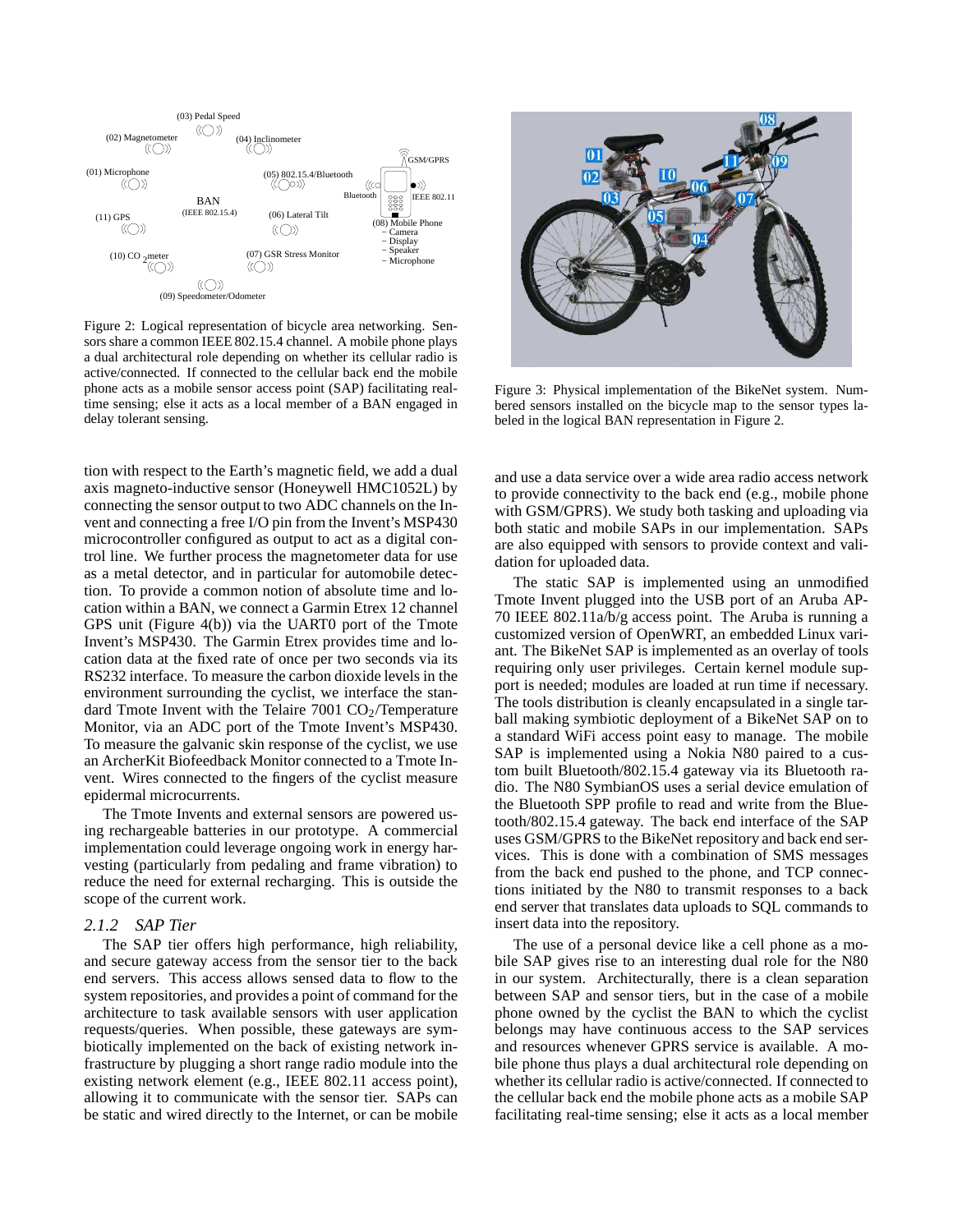

(a) A two-axis magnetometer is attached to (b) An external GPS unit is attached to a (c) A BikeNet static SAP is a WiFi AP with a Tmote Invent via its ADC. Tmote Invent via its UART0 port. an Invent inserted in the USB port.



(d) Waterproof OtterBox. Wires are fed (e) Ground truth video/sound/photo helmet (f) BikeNet mobile SAP implementation. through drilled holes that are then filled with with four N80s and GPS receiver, only for The Nokia N80 Bluetooth radio associates silicone sealant. Wires have crimped con- use in debugging our system and validating with a custom-built Bluetooth/802.15.4 nectors for easy disconnect. our inference techniques. gateway. Figure 4

of a BAN engaged in delay tolerant sensing. GPRS pricing and performance also comes into play when using the cell phone as a SAP, but we set aside this problem for future work.

#### *2.1.3 Server Tier*

Members of the back end are Ethernet-connected servers equipped with practically unbounded storage and computational power. These provide a number of services to the architecture, some of which are described in Section 2.2.6. In particular, it is to the back end servers that system users connect to submit application requests/queries for execution in the sensor tier, and to retrieve and visualize sensed data.

#### *2.1.4 Ruggedizing the Hardware*

Because of the outdoor nature of the BikeNet testbed we take steps to protect the Tmote Invents from the weather (e.g., rain, snow) by enclosing each in an OtterBox 1600 Case. The OtterBox comes with adhesive foam that is customizable to a degree that allows us to secure the Tmote Invents inside the cases without any slipping. A number of sensors require running wires from the Tmote Invent out of the OtterBox to other places on bicycle or cyclist (e.g., the WheelSensor's reed relay is wired to the front fork of the bicycle). For these we drill holes through the OtterBox 1600 and fill the holes with silicone gel after passing through the wires to maintain waterproofing. We cut the wires inside the box and crimp/solder on connectors (see Figure 4(d)) to allow a quick disconnect of the Tmote Invents for recharging. Additionally, the Otterbox cases are securely fastened to the bicycle frame, using a system of steel mounting bars and steel hose clamps, since bicycling implies often severe vibration and jolting. The OtterBoxes are screwed to these mounting bars and the screw holes are sealed with silicone gel. In determining the geometry and placement of the mounting bars we have attempted to minimize vibration and unwanted degrees of freedom for the sensors (a picture of a sensorenabled bicycle appears in Figure 3).

#### *2.1.5 Calibration/Validation*

Despite efforts to mount the accelerometers at perfect right angles (in two dimensions) with the ground, we find that calibration is required for each bicycle in order to correctly understand the measured values. Even if the error angle of the mounting bracket is small it can lead to a large skew in the calculated slope, because of the non-linear nature of the inverse tangent function used to calculate the slope. Stationary calibration is done in the lab by matching the bicycle-mounted accelerometer outputs against a set of known inclines to derive a calibration curve for each device. To validate this static calibration in the field, we manual measure a 0.75km section of the road containing slopes from 0 to 7 degrees using a laser level (model TUV EPT-97A, 650nm) at 30m intervals. We receive excellent correlation between manual measurements and those made using the accelerometer (the TiltSensor role).

We find that calibration is also necessary for the magnetoinductive sensors due to the steel frame of the bicycle, and the steel mounting bars. This is done by executing a hard/soft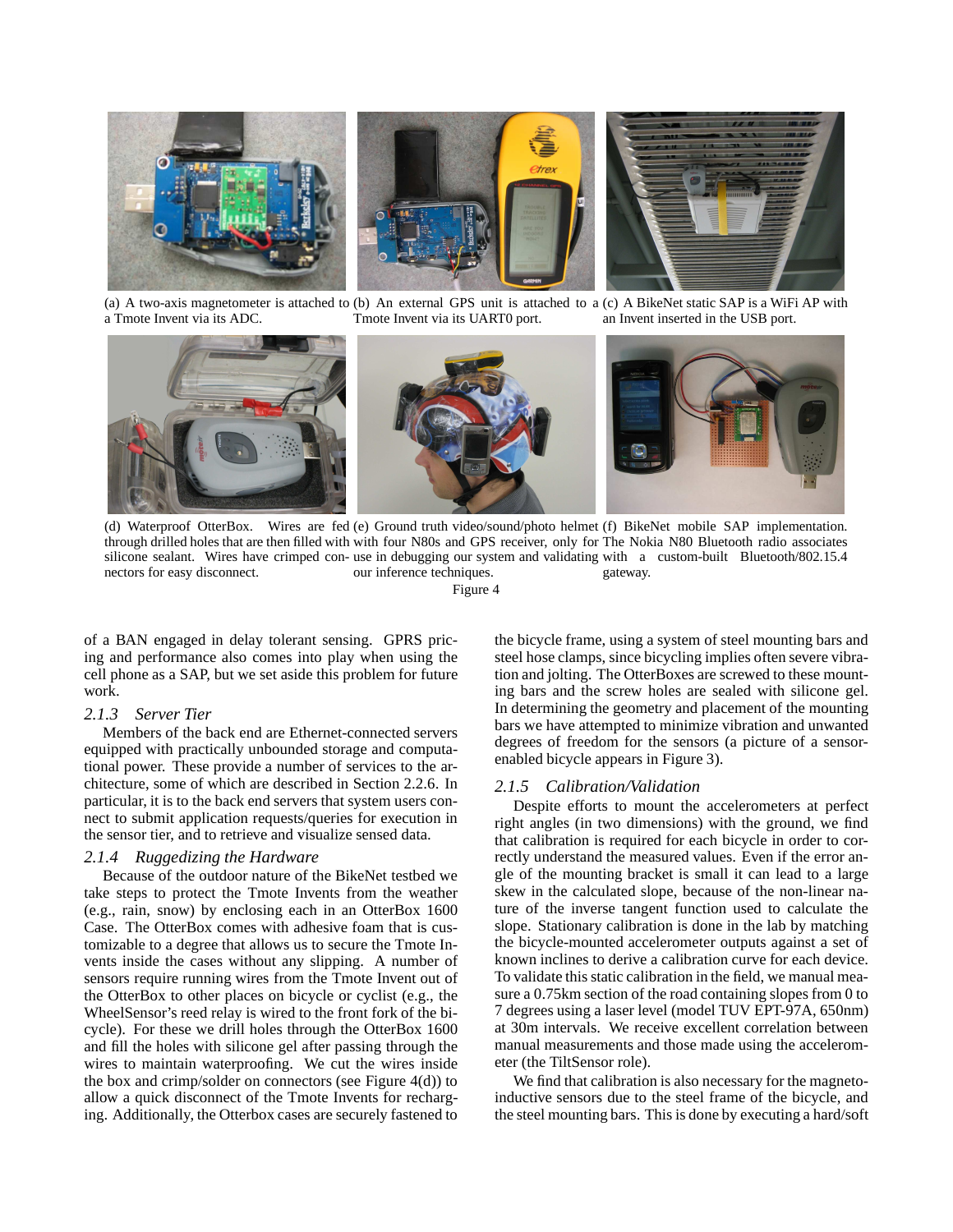iron calibration [28] for each bicycle, and adding the correction for the magnetic declination of Hanover, NH, USA.

We infer cyclist fitness level using a combination of the lateral tilt, slope, and pedal speed to wheel speed ratio. To check our inference technique against a more direct physiological measure of cyclist fitness, we use the Garmin Forerunner 301 Heart Rate Monitor/GPS. A positive correlation between our inferred cyclist fitness level, and that indicated by the actual cyclist heart rate validates our technique.

To provide richer context for the sensor measurements and inference we do in BikeNet, we attach four Nokia N80 phones on a bicycle helmet, i.e., facing front, back, left and right (see Figure 4(e)). Using continuous video capture (both visual and audio) throughout the ride we are able to validate that events sensed/inferred by BAN sensors are at least reasonable/probable and depending on the measurement type we can definitively validate the data (e.g., car passing the bike or not).

To validate detection-based inferences, we use a standard Tmote Invent programmed to write the (time, location) 2 tuple to the Flash every time the user button on the Tmote Invent is clicked. We term this the *ButtonMote* for ease of reference. For example, in testing the MetalDetector (Section 3.1.1) we manually click the ButtonMote user button every time we pass a parked or moving automobile or an automobile passes us, and compare the time/location-aligned MetalDetector trace with the ButtonMote trace to determine detection accuracy.

#### **2.2 Software**

Figures 5(a), 5(b) and 5(c) show how the BikeNet software system maps to the three tier hardware architecture, respectively defining the mobile sensor, SAP and back end software sub-architectures. In our implementation, communication between the SAP and back end sub-architectures is via either a TCP/IP stack (for static SAPs) or a GPRS/GSM stack (for mobile SAPs). Primary software elements are discussed in the following.

#### *2.2.1 BikeNet Role Assignment*

For purposes of modularity the functional requirements within a BAN are divided into logical *roles*. The *PedalSensor* and *WheelSensor* roles measure the angular velocity of the pedal and front wheel, respectively. From these the current and average speed, distance traveled, pedaling cadence and gear ratio is measured or inferred. The *TiltSensor* role measures the angle of incline of the bicycle frame with respect to the gravitational force vector, allowing for real time slope calculation and a mapping of the terrain along a cyclist's route. The *LateralTiltSensor* role measures the lateral angle of incline of the bicycle frame. The *CompassSensor* role measures the instantaneous angle of the bike frame with respect to the Earth's magnetic field. The *MetalDetector* role measures distortions in the the Earth's magnetic field caused by nearby ferromagnetic metals, allowing inference of the amount of passing automobile traffic. The *SyncSprinkler* role provides a common absolute notion of time and location to all members of the bike area network via periodic short range broadcasts. The *LocalDisplay* role provides a means to locally display sensed data. The *CO*<sub>2</sub>*Sensor* role measures

| <b>BAN Hardware</b>                          | <b>BAN Roles</b>             |
|----------------------------------------------|------------------------------|
| Invent                                       | PersonalNode                 |
| Invent using its accelerometer               | TiltSensor                   |
| Invent using its accelerometer               | LateralTiltSensor            |
| Invent using its microphone                  | SoundSensor                  |
| $Invent + magnetometer$                      | MetalDetector, CompassSensor |
| Invent + reed relay mounted on pedal         | PedalSensor                  |
| Invent + reed relay mounted on wheel         | WheelSensor                  |
| $Invent + GPS$                               | SyncSprinkler                |
| Invent + $802.15.4$ /BlueTooth Gateway + N80 | CameraSensor, LocalDisplay   |
| Invent + $CO_2$ meter                        | $CO2$ Sensor                 |

Figure 6: Mapping between BAN hardware and logical roles.

the carbon dioxide content in the atmosphere surrounding the bicycle, allowing the system to infer whether the cyclist is passing through an urban area (more  $CO<sub>2</sub>$  from auto exhaust) or a rural area (less  $CO<sub>2</sub>$  due to plant respiration). The *SoundSensor* role measures the volume of noise in the environment surrounding the cyclist, and is used for voice triggered sensing and audio annotation of a cyclist's ride. The *CameraSensor* role provides triggered capture of an image, or a video clip of specified duration. The *PersonalNode* role provides control via short range radio over the other sensing roles, including executing user preferences within the BAN (e.g., required sensors, sampling parametrization), and signaling the start and stop of a cycling trip. Each cyclist necessarily possesses a PersonalNode, but all other roles are optional, depending on the sensing preferences of the cyclist. Figure 6 shows the mapping between BikeNet roles and the sensing hardware, where each row represents a different (set of) devices on a fully equipped prototype bicycle.

We assume that each cyclist possesses a mobile personal computing device (e.g., Tmote Invent, Nokia N80, radioequipped Apple iPod) at all times that can be tasked by the SAP to take on the PersonalNode role. In our prototype system, each cyclist carries a Tmote Invent preconfigured with the PersonalNode role. The PersonalNode role includes a list of user preferences that dictate what additional sensing roles are desired to quantify the cyclist fitness/performance/environment. These sensing roles are split into two lists, required and preferred, that are included into a *hello* beacon periodically broadcast by the PersonalNode. The *hello* beacon also includes the required sensing parameterization (e.g., sample rate). Each available mobile sensing platform (i.e., Tmote Invent) that receives the beacon replies with a *hello reply* if its sensing capabilities match either a required or preferred role requested in the *hello* beacon. The *hello reply* indicates which role(s) the respondent is offering to fill. However, a recipient of the *hello* that is already associated with another PersonalNode will not reply. Upon receiving a *hello reply*, the PersonalNode first registers the respondent and the role(s) it is offering to fill, and then sends a *hello reply ack* to complete the association. The *hello reply ack* contains a list of identifiers reflecting the current BAN membership. Subsequent *hello* beacons sent by the PersonalNode do not request sensing roles that are already being filled by associated mobile sensing platforms. If a *hello reply ack* is not received in response to a *hello reply*, the *reply*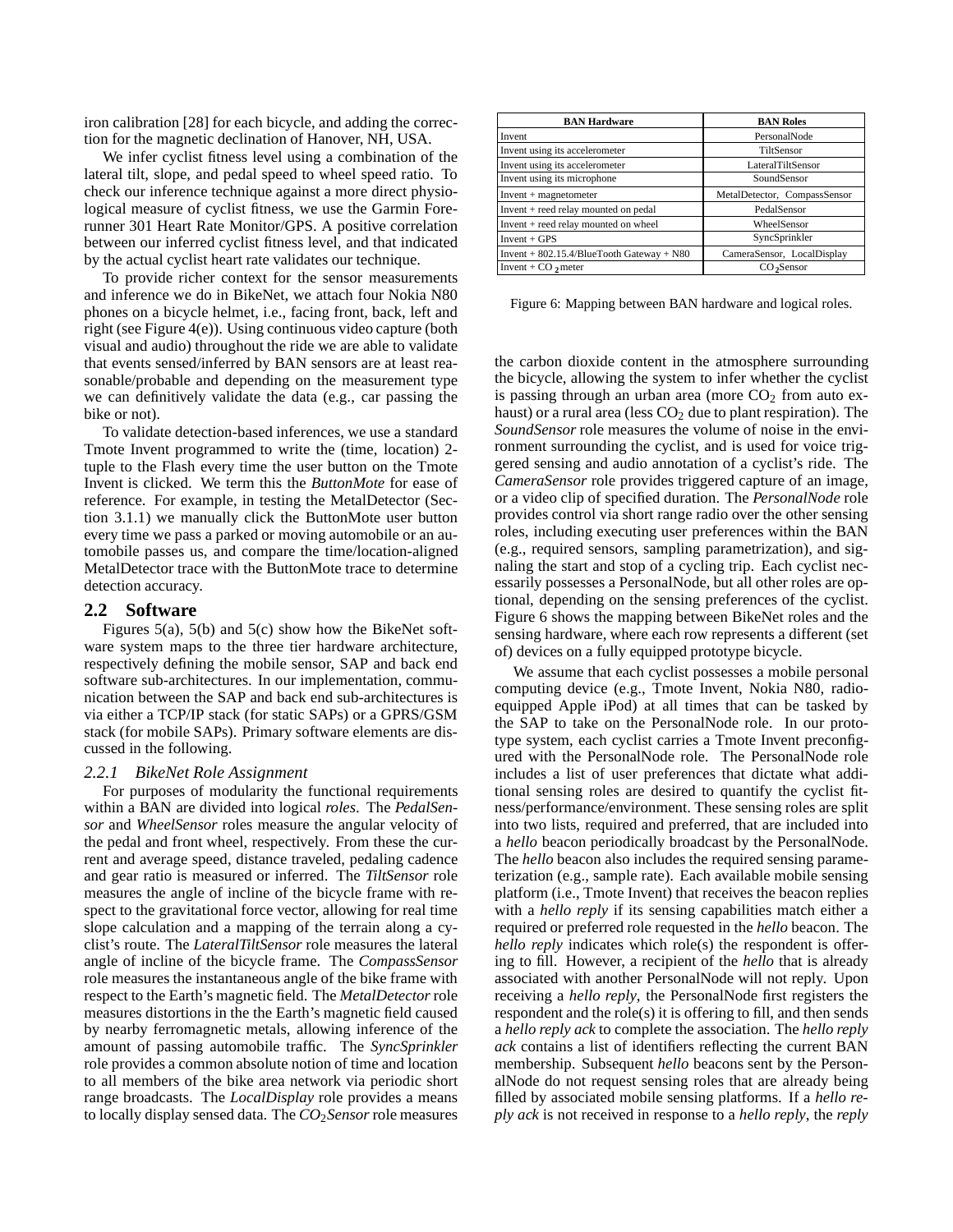

(a) Mobile sensor architecture.



Networking Submission Portal Comm. Networking Stack Query Submission Portal Sensor Data Nining Sensor Data Nining Sensor Data Visualization

(b) Sensor access point (SAP) architecture. Figure 5

(c) Back end architecture.

is retransmitted up to *N* times. If after *N* times the *ack* is not received, then it is assumed that mobility has carried the PersonalNode and potential sensor out of range and the partial association state is purged.

Though generally a mobile sensing platform may, depending on sensing capabilities, be able to take on more than one BikeNet role, for our current prototype implementation we allow only one role per sensing platform to work within hardware limitations of the Tmote Invent. For example, there are a limited number of free configurable I/O pins and ADC channels available for external sensors on the Tmote Invent, and a shortage of Flash/RAM. In the future with more capable hardware, we will be able to condense our current implementation, assigning multiple roles to a single sensing platform and greatly reducing BAN complexity and costs (i.e., monetary, radio congestion, energy consumption). In the rest of the paper, unless stated we treat the logical sensing role and the mobile sensing platform to which the role is assigned as synonymous.

#### *2.2.2 Intra-BAN and Inter-BAN Management*

**Localization and Synchronization.** The SyncSprinkler role provides, via a periodic broadcast within the BAN, periodic samples of the instantaneous absolute time and location. In our implementation these are obtained from a GPS unit. The SyncSprinkler controls its transmission power to limit the scope of its beacons, thereby maintaining a higher location accuracy for all broadcast recipients. All BAN members' time estimate is updated externally with the values contained in the SyncSprinkler broadcasts, and internally via a local clock set to provide higher time resolution between received SyncSprinkler broadcasts.

Sensing Control. When the PersonalNode has established associations with sensing platforms (i.e., Tmote Invents) sufficient to meet all the roles specified by the user preferences, an LED on the PersonalNode indicates a "Ready" state. A button click on the PersonalNode when in this "Ready" state sends a *start* message broadcast from the PersonalNode indicating that the ride is beginning and sensors should start collecting data with their prescribed parametrization. This message is acted on by mobile sensing platforms that are associated with that PersonalNode, moving both the PersonalNode and the associated mobile sensors into the "Started" state. If associated sensors do not receive a *start* message within a timeout period, the association times out and the mobile sensors are free to associate with another

PersonalNode at that time. A subsequent PersonalNode button click while the PersonalNode is in the "Started" state sends a *stop* message broadcast, signaling the end of the ride. The *stop* message causes mobile sensors associated with that PersonalNode and are in the "Started" state to cease sensing.

**Event-triggered Sensing vs. Continuous Sensing.** Sensing is set up to occur either continuously or only when triggered by other events. In the continuous case, the user preferences executed by the PersonalNode parametrize the sensing capture (e.g., sampling rate, duration, local processing functions) that takes effect immediately upon receiving the *start* message of the sensing control protocol. Continuous sensing in BikeNet is appropriate for roles such as the TiltSensor where terrain mapping should be continuous. On the other hand, some sensing operations may be too energy expensive for a mobile sensing platform to do continuously, or may not have meaning except under certain contexts (e.g., certain locations of interest, or under certain sensed circumstances). Triggers are defined by dynamically updatable user profiles executed by the PersonalNode that specify the conditions under which sensing should occur.

The BikeNet implementation support of triggered sensing includes methods to define and submit sensing triggers and actions to the PersonalNode for execution within the BAN. Upon receiving the triggered sensing definition, the PersonalNode breaks apart the conditions that must be met for the action to take place, and reliably transmits each condition (e.g., "slope  $> 5$  degrees") to the BAN member suited to evaluate the condition (e.g., the TiltSensor). When a condition evaluates to true, the BAN member signals the PersonalNode. The PersonalNode initiates the action when all conditions for a given triggered action are met. We are currently focusing on triggered photography, video and audio capture using the camera and microphone on the N80, when certain conditions in the BAN are met, but we also implement support for a number of other actions such as sending data to be displayed on the LocalDisplay, sensing something at a different parametrization than the current one, playing a sound on the N80 or Tmote Invent speaker, transferring sensed data from one Tmote Invent to another, and blinking LEDs.

**Real-time Feedback/Display.** The local display protocol is used by the LocalDisplay to query other BAN members for values to display. The LocalDisplay is provided by a handlebar-mounted N80 mobile phone, via the Bluetooth/802.15.4 gateway shown in Figure 4(f). The Tmote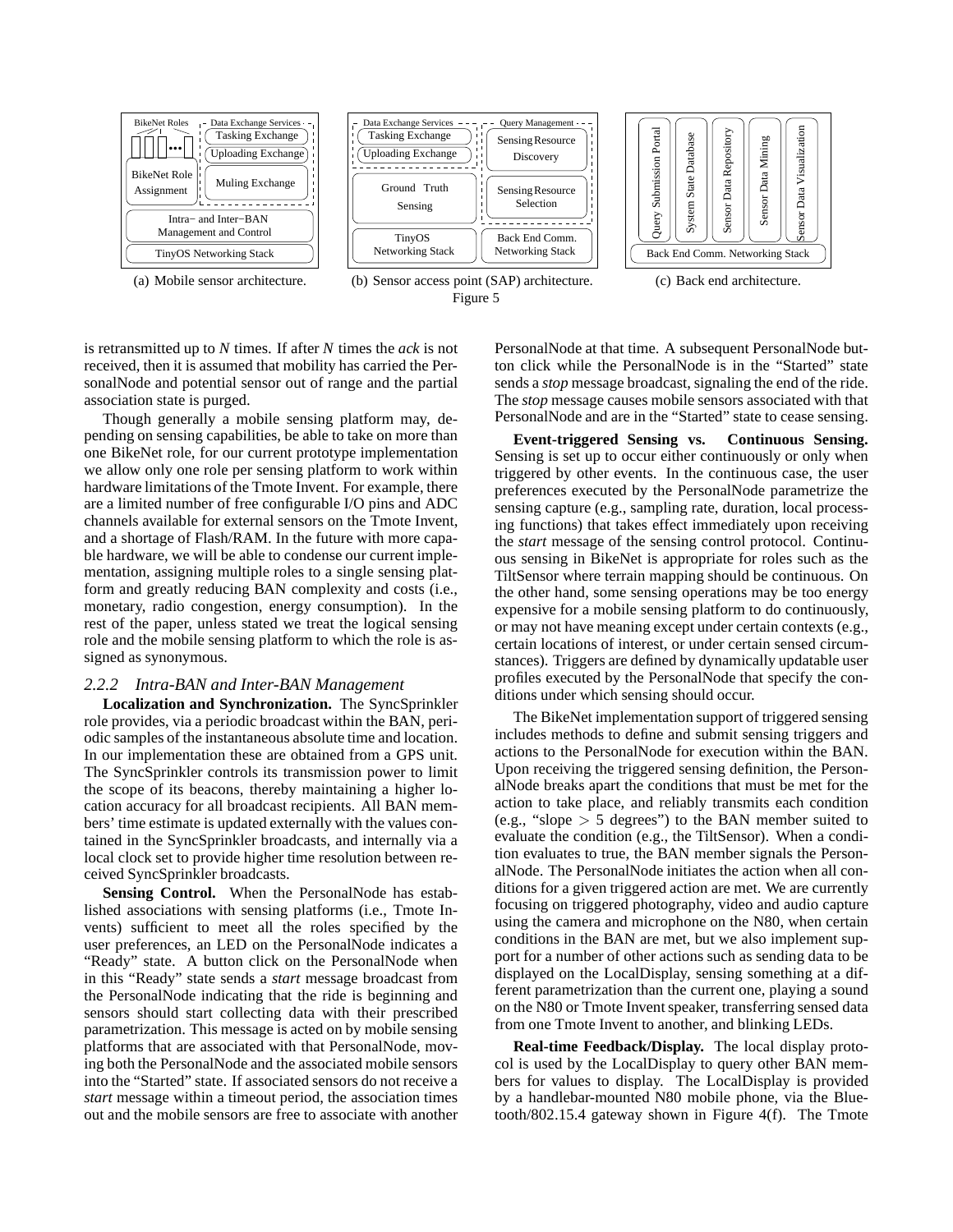Invent's hardware design shares the SPI bus between radio and flash, and the same physical microcontroller pins are used for UART0. Since the Bluetooth-to-Serial converter is connected to the Tmote Invent UART0 port, this precludes simultaneous radio communication and display updating. Hence, BikeNet uses a simple TDMA-like time slot assignment on top of the TinyOS CSMA MAC to improve communication between the roles generating sensor data and the LocalDisplay. The LocalDisplay periodically broadcasts a query for data and the sensor roles register the first Local-Display they hear a query from as the only LocalDisplay they will reply to thereafter. This association times out after a period if no queries are heard from the LocalDisplay. The data that a given sensor role returns to the LocalDisplay is a matter of user policy, but a typical display includes speed, distance traveled, bike frame tilt angle, pedal RPMs, and time of day. To support flexibility in the user configuration of the display, data is represented in the packet with (type,length,value) format for flexibility.

#### *2.2.3 Data Exchange Services*

Three types of data exchange occur in the BikeNet system: tasking exchange, uploading exchange, and muling exchange. The tasking and uploading data exchanges take place between mobile sensing platforms and SAPs. The muling data exchange takes place only between members of the mobile sensing tier (e.g., Tmote Invents). As default, BikeNet uses a delay-tolerant mode where a BAN's PersonalNode mules data for sensing roles in its BAN (up to the limits of its available storage) and uploads the data via wire or a wireless upload protocol. Inter-BAN muling and in situ uploading via either mobile SAPs or opportunistically encountered static SAPs support queries from back end user applications that may want data in a more timely manner.

In the BikeNet tasking exchange, a SAP interacts with available mobile sensing platforms (e.g., Tmote Invents) to first instantiate a PersonalNode programmed with a cyclist's BAN preference profile. Based on this profile, the PersonalNode assembles a BAN by tasking other available mobile sensing platforms with the required sensing roles as discussed in Section 2.2.1. Aside from this BAN bootstrapping, the tasking exchange also includes the handling of user queries/requests for data by back end system users, received via the SAP. The PersonalNode responds to these queries by invoking the necessary continuous or triggered sensing (Section 2.2.2) within its BAN.

In the muling exchange, sensed data is transferred between mobile sensors outside of the radio range of either a mobile or static SAP. A simple muling protocol is implemented on every Tmote Invent, but the option to activate muling (i.e., spend Flash space to carry others' data) is set by cyclist preference. The protocol uses an *advertisementaccept-data* exchange, where the *advertisement* specifies the amount of data the provider wants to have muled, the *accept* message indicates the amount of data the consumer is willing to mule (based on Flash constraints) and the *data* message represents a burst of data packets from the producer to the consumer. In addition, Stop-and-Wait ARQ with a maximum of three resends provides for reliable transfer of the data packet burst. If a producer still receives no acknowledgment after three resends of the same packet it will assume the session is over and begins advertising anew. Our implementation includes support for replication of sensed data (i.e., via the muling exchange) but the replication of muled data is not allowed. Restricting the right to replicate to the data origin allows it to maintain control over the number of copies of its data that are circulating and also to vet (in terms of trustworthiness) all candidate mules.

In the uploading exchange, when a BAN comes within the radio range of a mobile or static SAP, the Tmote Invents composing the BAN attempt to upload sensed data to the back end data repository. The upload protocol message exchange is identical to that of the muling protocol. When a SAP receives data packets, they are forwarded (in both the mobile SAP and static SAP cases) to the back end repository. The decision to accept new upload sessions is made based on channel congestion around the SAP.

## *2.2.4 Ground Truth Sensing*

In the BikeNet sensing system, SAPs are equipped with certain sensors and can provide *ground truth* measurements. Ground truth<sup>1</sup> sensing refers to a trusted, high fidelity, always accessible stream of data. One use of ground truth data is as a filter applied to data uploaded from a sensor before the data is passed by the SAP to the back end repository. The ground truth filter can be applied to validate or invalidate uploaded data when the uploaded data samples and ground truth data samples have a high expected correlation (e.g., temperature sampled at the same location and at the same time, samples triggered by the same set of circumstances). Further, ground truth sensing can be used to satisfy queries coming from a back end system user that have only coarse location context requirements. Ground truth data is also used to satisfy queries coming from a BAN in the radio range of a SAP. In this case the BAN can ask for readings from the SAP's ground truth sensors, e.g., as part of a self-calibration routine.

#### *2.2.5 Query Management*

The query management component on the SAP handles queries both from the back end system user, and from the PersonalNode of a BAN. It invokes a sensing resource discovery routine to determine what sensing resources are available to meet the sensing request. The routine checks both any ground truth sensors on the SAP itself (Section 2.2.4) and available sensing resources on any BANs that may be within radio range of the SAP. Once a list of available sensing resources is compiled, the SAP invokes a sensing resource selection routine to decide which resources will be tasked in order to satisfy the request, and invokes a tasking routine to execute the necessary request (i.e., a simple function call if the resource is on-SAP, or via the tasking exchange (Section 2.2.3) if the resource is in a BAN in radio range. In the BikeNet implementation, we have experimented with handling queries to the SAP, originating both from the back end and from a BAN in radio range, for ground truth data. In particular, using a cellular phone as a mobile SAP, we have

<sup>&</sup>lt;sup>1</sup>While related in principle, this notion of ground truth sensing should not be confused with sensing for experimental validation and debug (e.g., using the quad capture video helmet in Figure 4(e)).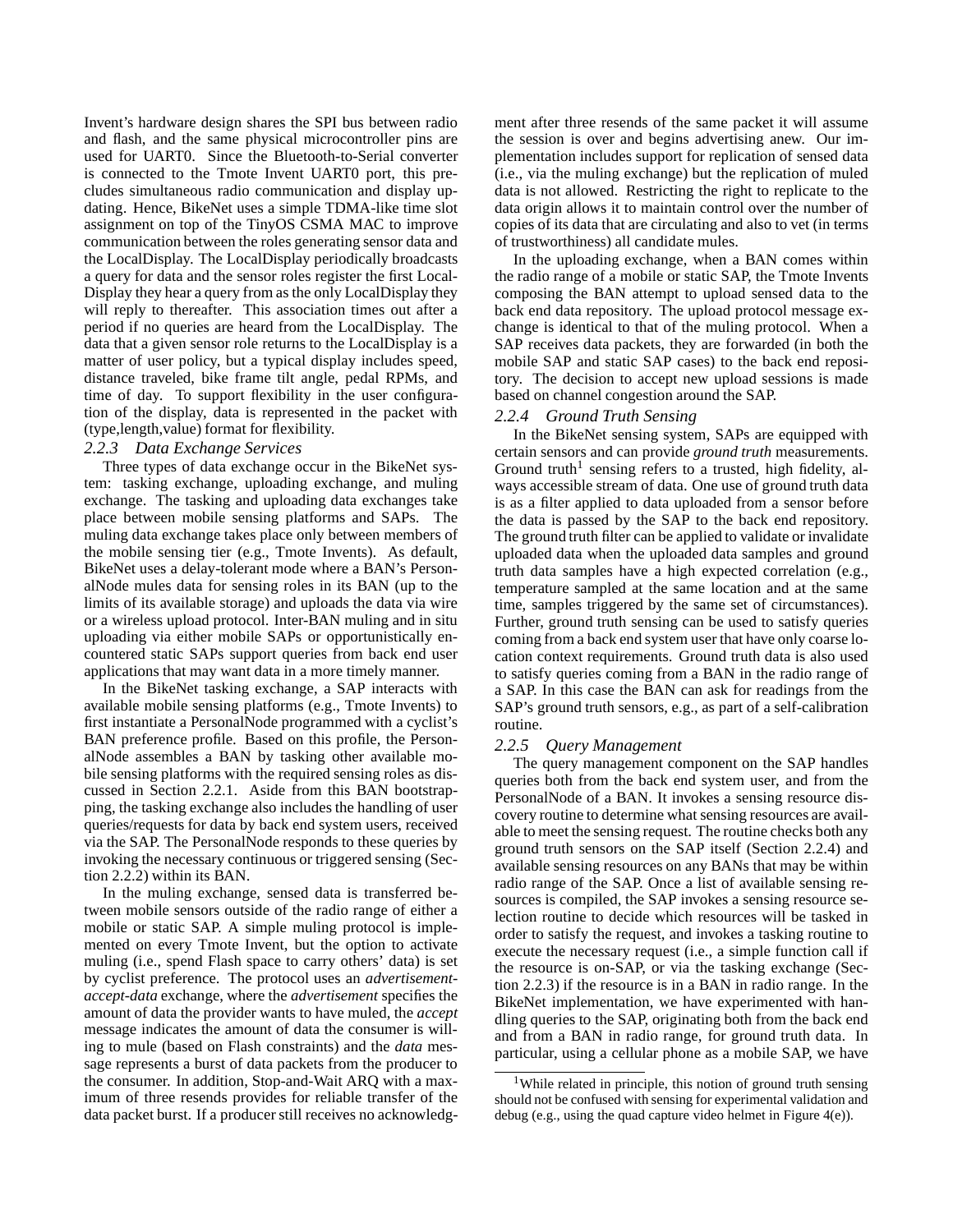

Figure 7: BikeView portal [4] for data display and query submission. A CO<sub>2</sub> map of Hanover, NH, USA streets on a summer weekday afternoon is shown.

experimented both with event triggered capture of images, sound and videos requested by the BAN (e.g., an audio annotated ride); and with direct requests from the back end BikeNet web portal for image, sound and video samples.

# *2.2.6 Back End Services*

**Query Submission Portal.** The BikeNet back end includes a web portal (*BikeView* [4]) containing a graphical presentation of a cyclists data, but also allowing for the real time querying of BANs using a GPRS connection via the N80, if the cyclist is using such a device for their PersonalNode. The user can select the BAN of interest and assemble a query to submit to the query manager component of that SAP using a collection of pull down menus. A final mouse click transmits the query over the cellular network to the selected mobile SAP. We implement the ability to query a BAN's location, capture a camera image, and sample the microphone via this portal interface by sending SMS over GPRS to the N80.

**Sensor Data Storage, Processing and Visualization.** The sensor data repository provides a location for the long term storage of cyclist experience data on a per-cyclist basis and also provides a convenient location for the aggregation of all long term trace data for all participating cyclists. Access to particular data is a matter of a the policy that each cyclist registers with the repository (or a separate access control entity). The sensor data mining component provides a set of standard statistical functions and reusable calculations/ data transformations that a user (e.g., cyclist) can invoke to control the retrieval and presentation of data. For BikeNet we use a number of data interpretation and inference tools and

techniques, including scatter plots to look for data correlation, fast Fourier transforms (FFTs) to look for periodicity, running averages to smooth data to look for trends, and interpolation to align samples according to distance. For example, we use a method to filter spurious vibration data from the TiltSensor when calculating the slope of the cyclists path. Currently, the data handling is done in a non-automated way by storing raw data streams in flat text log files, processing these files using Awk scripts to extract data of different types and apply methods for smoothing, averaging, scaling, and using an external tool for FFT analysis. Further, we develop scripts to transform data values into *BikeView* [4] visualizations. With BikeView (see Figure 7), we present summarized collected data sorted by user, and sorted by ride within each user account (akin to the presentation of "My Runs" on the Nike+iPod web page [6]). Detailed sensed data can be obtained by simple mouse hovers and clicks over the graphic representations of different rides. The vision is to provide back end sharing between users facilitated by dynamic creation of group pages that are visible to all users in the group and to which all group members can publish data.

**System State Database.** The system state database contains both static state information (e.g., Tmote Invent physical address and sensing capabilities, PersonalNode human custodian information) and dynamic state information (e.g., last known position of a mobile SAPs, and BANs, SAP load average) about elements in the network. In particular, the system state database tracks which BANs are currently in radio range of mobile and static SAPs. This facilitates proper query routing from the back end query submission portal to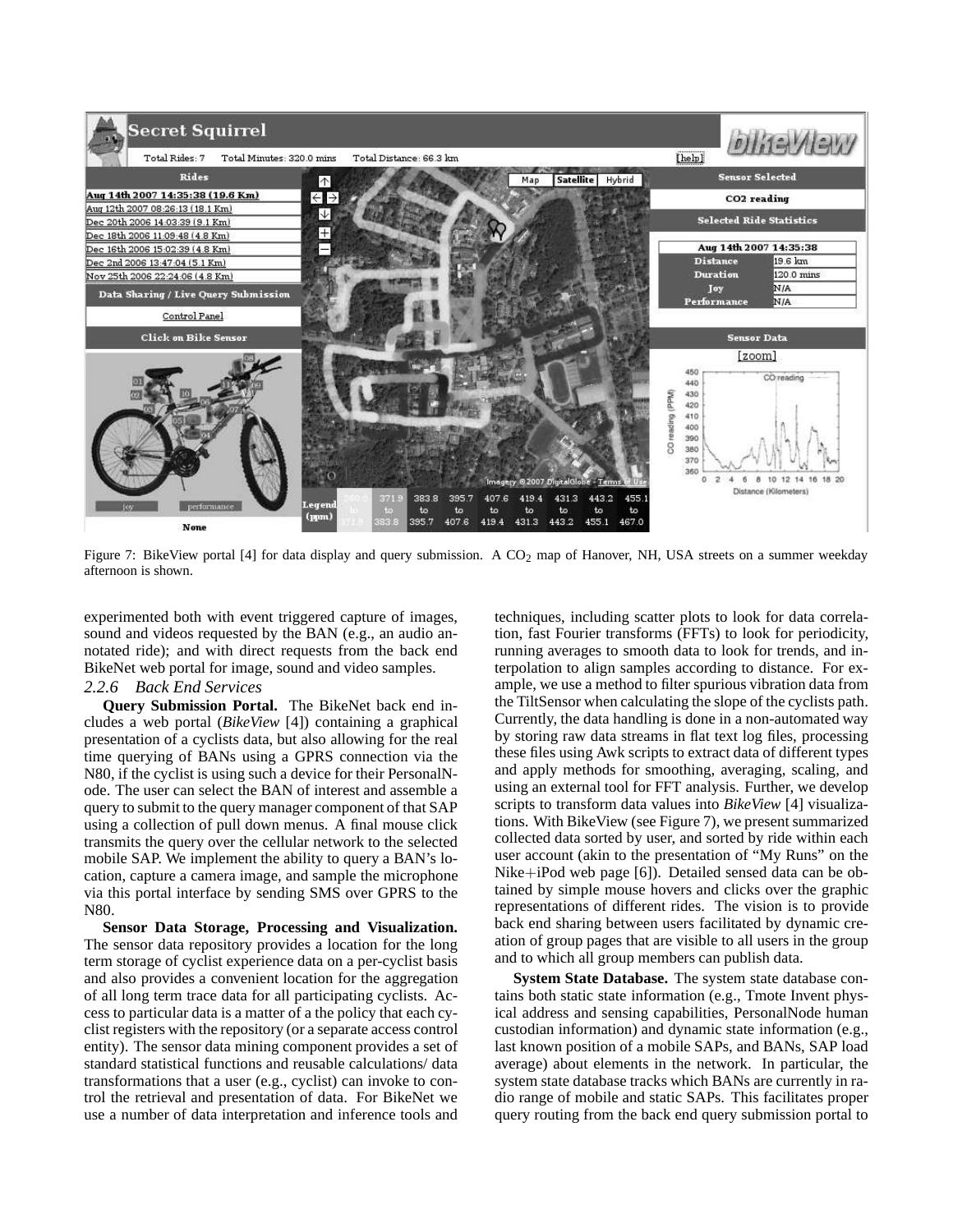

Dartmouth College in Hanover, NH, USA. ratio and the measured road slope.



(a) The mapped GPS trace of the cyclist (b) Cyclist fitness is inferred by correlating (c) Lateral tilt plotted versus distance. route, comprising roads in the vicinity of the gear ratio inferred from the wheel/pedal Changes in lateral tilt are correlated with turns along the route shown in Figure 8(a).



particular BANs, for BAN-specific user queries. The information is also valuable more generally for debugging and management of the network.

## **3 System Evaluation**

We build five fully equipped BikeNet bicycles, implement all of the aforementioned sensing roles using Tmote Invent motes and Nokia N80 mobile phones, build a number of static and mobile SAPs, and implement a functional back end web portal offering query submission and data retrieval services. In this section, we present selected results from several groups of experiments respectively targeted at: quantifying the cyclist experience from sensed data collected about a single cyclist and his environment; looking at performance aspects of key BikeNet subsystems; and measuring the real-time performance of a deployed system across the Dartmouth campus and in adjacent areas of the town of Hanover, NH, USA. We use a common path that we call the ground truth route. This route includes a variety of urban cycling terrain, including built up busy roads in the town center with lots of cars and pedestrian traffic and quiet back roads with little or no traffic. The route exposes cyclists to a variety of flat terrain, gradual down hill and steep uphill sections. Typically the ground truth route takes 25-30 minutes to ride and is nearly 5km long. The experiments are conducted at rush hour and in the middle of the day when there is less traffic and activity. We conducted many experiments over the period August 2006 - August 2007 collecting a typical data set of 0.8 MB per ride per bike. We record the runs using video from the video helmet (Figure 4(e)) that collects quaddirectional video of a ride for ground truth validation of our correlation/inference methods (not part of standard BikeNet equipment). BikeView [4] contains an example of one such video recording.

# **3.1 Cyclist Experience Mapping**

#### *3.1.1 Inference and Cyclist Fitness Sensing*

In this section we present a series of plots characterizing cyclist behavior and the environmental conditions encountered during a ride. We collect data from each of the sensing roles mentioned in Section 2.2.1, and apply fusion techniques and trend analysis to extract additional information from the raw data.

Figure 8(b) shows the measured slope profile of the route calculated from TiltSensor readings versus distance (the Wheel/Pedal ratio curve is explained later). The slope *s* is calculated according to  $s = \arctan(x/y)$ , where *x* and *y* are the TiltSensor's measured x- and y-channel accelerometer readings, respectively. We register accurate measurements when the bike is stationary; error increases with speed and terrain roughness due to unfiltered vibrations and cyclist behavior. The slope profile which matches the manually measured ground truth road segment (c.f. Section 2.1.5) well (less than 10% deviation from the ground truth slope measurements).

Figure 8(c) shows the lateral tilt plotted versus distance. The lateral tilt is calculated in the same manner just described for the TiltSensor. A cyclist's aggressiveness in turning is inferred. From the plot we correlate the increases in lateral tilt magnitude shown on the y-axis, with corner turns expected from the mapped GPS trace shown in Figure 8(a). Positive lateral angle indicates a right-side lean whereas negative angles indicate left-side leans. In Figure 8(c), we label (viz. A, B, C, D) a sample of the lateral tilts that can be correlated with corner turns in the cyclist GPS trace (see Figure 8(a)), where at A, B, C, and D the biker makes, respectively, a right, a right, a left, and a left turn. The sharp left tilt (almost -20 degrees) is due to mounting the bicycle at the start of the ride.

The quantitative aspects of the cyclist fitness include the slope of the road/trail that the cyclist covers on his ride, the speed profile of the cyclist, the gear used when traveling up a given slope, and the location of the route. Figure 8(b) shows the slope profile of the road traversed on the cyclist's trip, and the ratio of the tire/wheel speed to the pedal speed. This ratio infers the approximate gear the bicycle is in at a given point in the route, and provides a notion of the fitness of the cyclist. This indicator is most accurate when the cyclist is going uphill, since when coasting downhill the pedals may not be moved much. A strong cyclist can use a higher Wheel/Pedal ratio when climbing hills. In Figure 8(b), intervals where the cyclist changes gears to climb hills are evident (from roughly 1 to 1.25km and from roughly 2 to 2.7km), where the Wheel/Pedal ratio is nearly 1.

Knowledge of the sensed path slope combined with the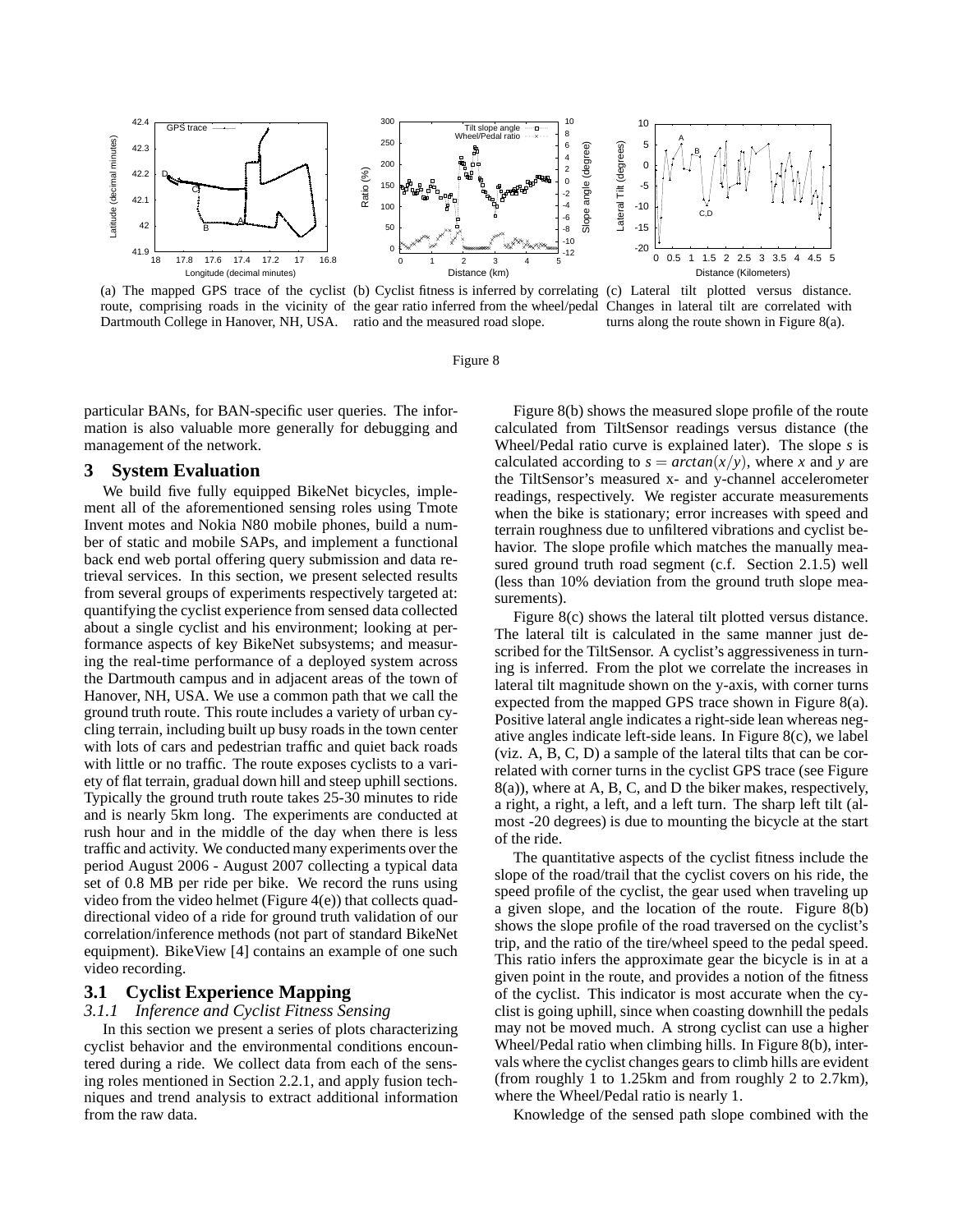

Figure 9: Periods of coasting and strong braking can be inferred from relationships between pedal RPM, wheel RPM and road slope.

measured pedal speed and wheel speed allows us to infer when a cyclist is coasting or braking. On a given bicycle there is a finite discrete set of pedal speed to wheel speed ratios possible when the bicycle chain is engaged with a gear and providing thrust to the bicycle. The cardinality of this set is equal to the number of gears the bicycle has. If the measured ratio of pedal speed to wheel speed does not match one of the allowable values we can infer that the cyclist is coasting. Braking can be inferred in a similar fashion to coasting. It is likely a cyclist is braking if the measured wheel speed slows while the slope is negative (downhill). Further, braking is likely when going uphill if the measured wheel speed slows faster than dictated by the slope of the hill. However, this is more challenging to detect since inference of uphill braking is also dependent on unknown quantities such as the combined mass of the bicycle and the cyclist, and the route surface composition/coefficient of rolling friction.

Figure 9 shows a plot of the road slope versus distance along the ground truth route. Applying the simple inference technique of observing decreasing speed when the slope is negative (downhill), we infer sharp braking intervals at 1.6km, 3.3km and 4.1km, which are verified by our known cyclist behavior. In these cases, we see a sharp decrease in wheel speed concurrent with a sustained downhill slope. Similarly, if the pedal speed is near zero and the wheel speed is high, we can easily infer the cyclist is coasting. In the figure, we infer periods of coasting from roughly 1.25 to 2km and 2.7 to 3.3km.

Aside from route topography and personal performance metrics, cyclists are interested in the ambience and safety of a route as a determinant in the overall enjoyment of the cycling experience. We take steps towards quantifying the ambience in terms of automobile traffic, air quality, and sound level. The presence of vehicles is often undesirable for cyclists who have concerns about safety, noise, or pollution. To infer automobile traffic along the cyclist route (Figure  $8(a)$ ), each BAN is equipped with a MetalDetector. When the MetalDetector passes close to any large metal body the Earth's magnetic field is deformed and the presence of a car is in-



Figure 10: From measured magnetic field distortions, we use a thresholding method to infer locations with dense patches of cars.

ferred. To collect ground truth data for the experiment to compare against the inference from the MetalDetector, the car rendezvous event is manually logged by the cyclist with a ButtonMote click. We include the cases when the bike passes a car (parked or moving), and when a car passes the bike. We find that detection of cars more than 2m away is unreliable with our hardware, so we do not try to log when a car passes in the oncoming lane (about 3m away). Each click generates a record of GPS time and location information. Figure 10 shows, the raw x-channel and y-channel readings of a MetalDetector's magnetometer plotted versus the distance covered along the ride. ButtonMote events and positions of inferred cars are overlaid on the same plot. The inference algorithm is run against both x and y channel data and works as follows. First, the exponentially weighted moving average of the magnetometer reading is calculated. If the difference between the current value and the moving average is greater than a threshold, and the current value is a peak (greater than both the preceding and succeeding values), a car is inferred. The threshold values for x and y channels and the moving average weight are learned by training with the readings from 0 to 1 kilometers. These trained values are then used along the rest of the route from 1 to 4.5 kilometers. While discrepancies between the ground truth data and the output of the detection algorithm exist, we note that our aim is not counting the exact number of cars but to identify areas of high automobile concentration. Using this simple thresholding technique we are able achieve a level of detection accuracy that supports this aim.

To provide a measure of air quality along the cyclist's route we conduct experiments using a sensor measuring the level of carbon dioxide in the air surrounding the cyclist. Figure 11(a) shows a trace of the carbon dioxide sensor readings along the route shown in Figure 8(a) for two different cases, namely, rush hour and low traffic. The peaks in the rush hour case occur when the biker was cycling on downtown roads with a considerable presence of cars. In fact, variation in carbon dioxide levels measured on roadways is likely to be the result of automobile exhaust. While carbon dioxide has low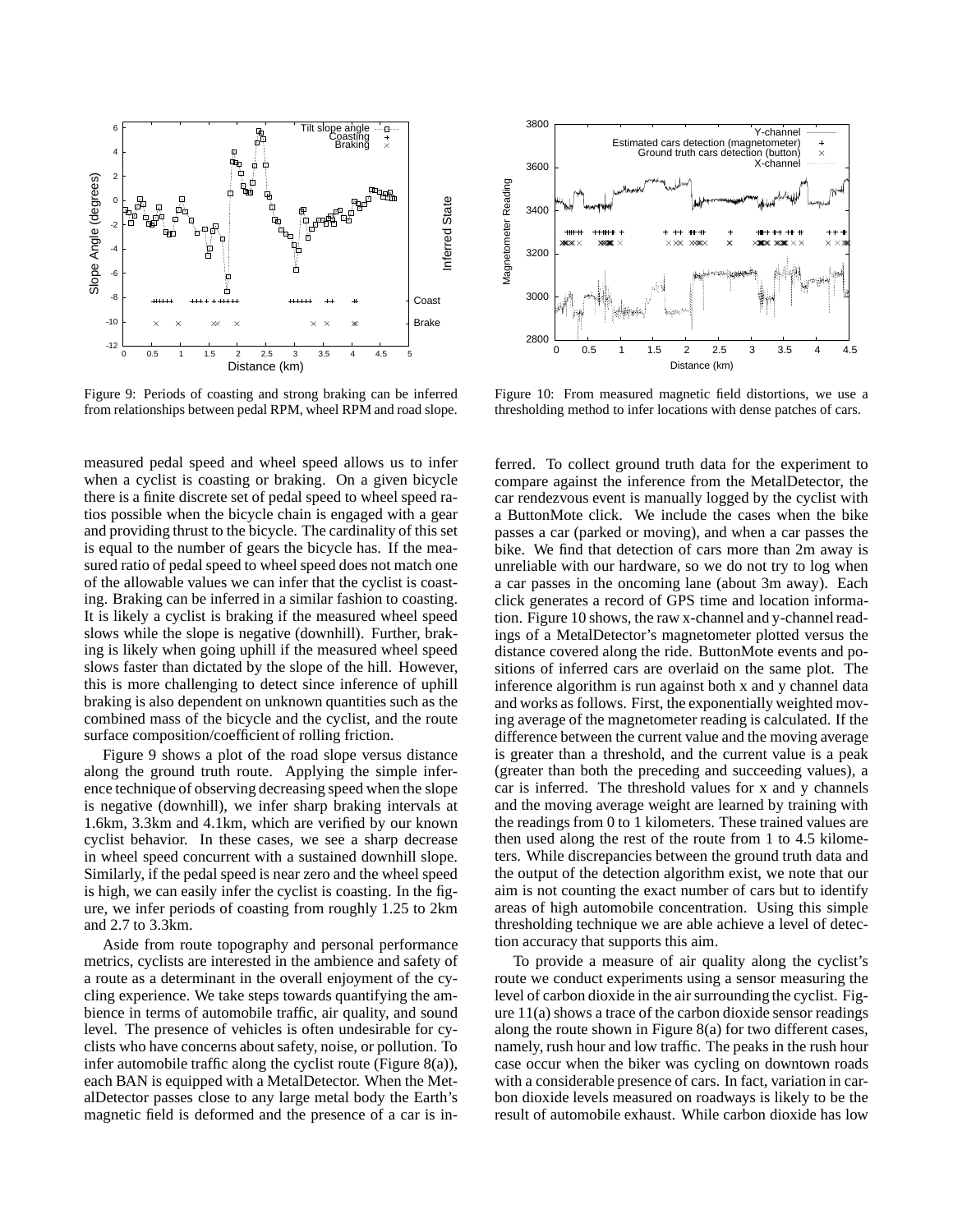

the center of town at rush hour.



Large spikes as the cyclist passes through Even small town traffic exceeds the long mance metrics to visualize a cyclist's expeterm health threshold (70dB).



Index

(a)  $CO<sub>2</sub>$  level along the ground truth route. (b) Sound level along the ground truth route. (c) Digesting the data: health and perforrience.



toxicity at all levels we recorded during our experiments, it can act as a predictor of other noxious automobile exhaust constituents such as hydrocarbons, nitrous oxides, and particulate matter. Thus, from readings of the carbon dioxide sensor we can infer how enjoyable the traveled route is for a cyclist from the standpoint of pollution. The portal snapshot in Figure 7 shows a  $CO<sub>2</sub>$  map of the Hanover streets on a summer weekday afternoon.

Another way to detect the presence of high vehicle density, and to characterize the ambience of a route, is by measuring the sound volume. Sound in decibels is plotted versus distance in Figure 11(b) for a ride along the ground truth route. The sound volume peaks near 80dB when the route passes through the main intersections of town where the automobile traffic is more prevalent.

#### *3.1.2 Interpreting Cyclist Experience*

In Figures 8(b) - 11(b), we present a large amount of raw data and first level inferences. In this section, we introduce two example metrics to help cyclists and other system users understand and make use of the types of data that a BikeNet system provides. The metrics are weighted combinations of various sensor data types. In the metrics introduced below (health and performance), we constrain ourselves to incorporating sensors for which we collect data in our prototype BikeNet implementation, though there are other appropriate sensors that might reasonably be added. The weights (e.g., **a** in the expression for Health below) comprise two subweights: the user-defined preference/importance and the normalizing factor for each element. The user-defined preferences reflect relative personal sensitivities (e.g., a cyclist with asthma might weight the  $CO<sub>2</sub>$  higher) to the elements composing a given index score. With the second subweight, we normalize each element (e.g.,  $CO<sub>2</sub>$ ) according to its maximum dynamic range measured along routes about which sensed data has been collected so far. At the back end, or on a user's local display, index scores can be plotted versus distance to see the variations across the route to identify critical/interesting sections. For example, the plot of health in Figure 11(c) shows a large dip in the health index just before 1km where the  $CO<sub>2</sub>$  spikes (ref. Figure 11(a)). Secondly, users can compare the average index value among different routes at different times to identify the most favorable routes for a given aim (e.g., joy-riding, exercise). These index values can be mapped to colors and routes can be visualized as a color-coded playlist. As the number and coverage of route segments are built up, a lookup service that returns the most healthy route at the desired time between two endpoints becomes possible. By sharing index values for routes of interest, and the user-defined preference weights, cyclists are able to learn from each other about where the good cycling is.

**Health.** Air pollution and its effect on public health is of great interest in many urban communities. In Austria, France and Switzerland, by measuring particulates specifically from motorized traffic the effect of air pollution on public health is estimated to account for  $>20,000$  adult deaths, more than 290,000 episodes of bronchitis in children, and more than 500,000 asthma attacks each year [20]. Noise pollution is also a factor in urban areas. According to the Environmental Protection Agency's Office of Noise and Abatement Control in order to protect from hearing loss, one should not be exposed to more than 70dB for an extended period of time. Meanwhile the average city traffic is 85dB and in larger cities like New York, the noise level often exceeds 90db. 87% of America's city dwellers are exposed to noise so loud it has the potential to degrade hearing capacity over time [21]. Even in the small town of Hanover, NH, USA (see Figure 11(b)) the noise level is often above 70dB on the main streets at certain times. BikeNet sensing supports not only communal pollution mapping, but on a more personal level it supports the categorization of cycling routes according to their potential impact on a cyclist's health. We define a *health index* that combines data that indicate safety, noise and air pollution (either directly or through inference) as follows:

#### *Health* = 1.0−*a*<sup>1</sup> ∗*CarDensity*−*a*<sup>2</sup> ∗*CO*2*Level* −*a*<sup>3</sup> ∗ *SoundLevel*.

From the raw values obtained from the MetalDetector we infer the density of cars along the route, along with raw values of CO<sub>2</sub>Sensor and sound levels from the SoundSensor, we derive values for the health index of routes that a cyclist travels. A higher  $CO<sub>2</sub>$  level and derived car density imply there are more cars near the cyclist, creating an unpleasant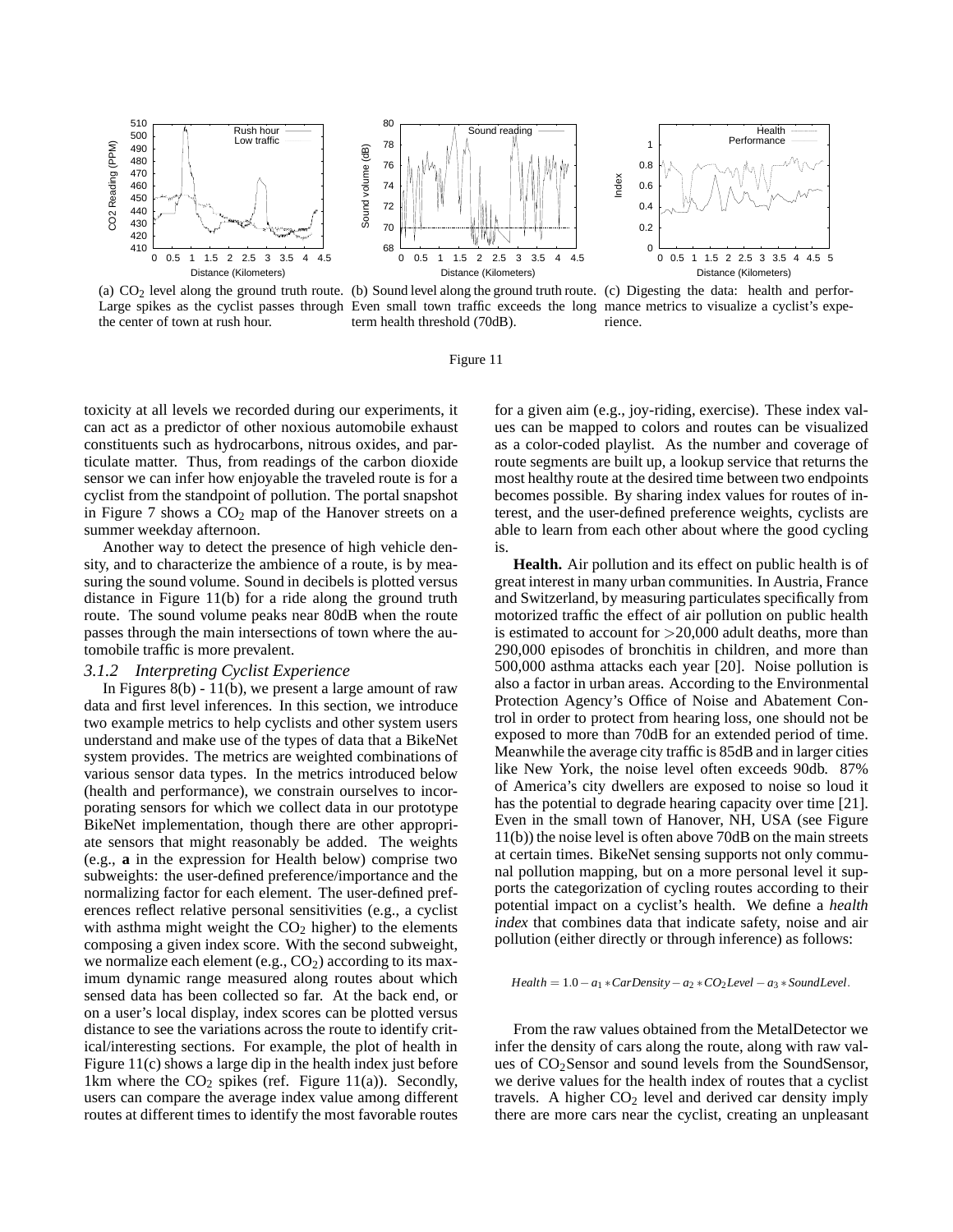

for the twenty nodes in the four BANs.





(c) Delivery efficiency comparison between direct uploading and muling + uploading.



rect uploading and muling + uploading.

experience due to exhaust, noise, and increased danger, driving the health index down. Similarly an increase in noise level indicates more traffic, people, wind, shouting, etc., reducing the health index. Figure 11(c) shows the details versus distance of how the characteristics of the route affect the cyclist, highlighting areas that should be avoided on future rides. We use an equal user-defined preference weight of  $\frac{1}{3}$ for each of the three elements that are included in the score. The dynamic ranges (i.e., measured difference between max and min) for car density,  $CO<sub>2</sub>$  level and sound level are 12, 100 and 70, respectively. Therefore, we use  $a_1 = \frac{1}{3} * \frac{1}{12}$ ,  $a_2 = \frac{1}{3} * \frac{1}{100}$ , and  $a_3 = \frac{1}{3} * \frac{1}{70}$ . The average value of the health index over the entire route is 0.746 and the standard deviation is 0.096. As previously mentioned, this average value can be used to help a user rank his routes according to his own preferences and also to share with his peers.

**Performance/Fitness.** Some cyclists' primary purpose in riding is for exercise or for competition. For these riders we calculate a *performance index*, using the values obtained from the WheelSensor, PedalSensor, and TiltSensor. We compute a unitless measure of performance using the following equation:

#### $Per f. = b_1 * HillAngle + b_2 * W heel Speed/Pedalspeed + b_3 * Distance.$

When HillAngle is positive the performance index goes up; when it is negative the index goes down. When the wheel/pedal ratio is high this indicates the bike is in a higher gear (the wheel goes further with fewer pedal turns) and the index increases. The further a rider travels (larger *Distance*) the higher the performance index. The plot in Figure  $11(c)$ shows the performance of a cyclists traveling the ground truth route. The weights are set according to the same rationale as for the health expression, with values:  $b_1 = \frac{1}{3} * \frac{1}{13}$ ,  $b_2 = \frac{1}{3} * \frac{1}{80}$ , and  $b_3 = \frac{1}{3} * \frac{1}{5}$ . With these user weights, the average value of the performance index over the entire route is 0.253 with a standard deviation of 0.094.

# **3.2 Data Muling and Uploading**

Throughout the conducted experiments, sensed data is always stored in the local Flash memory of the Tmote Invent. Ultimately, this data must be transferred to the back end data repository. Depending on bicycle and cyclist mobility this transfer may happen directly from BAN to SAP using the upload protocol (c.f. Section 2.2.3), or may happen indirectly via the muling protocol (c.f. Section 2.2.3). Each BAN member knows the identifiers of the other mobile sensing platforms in its BAN as a result of the role assignment protocol (see Section 2.2.1), and will only mule data for mobile sensors not in its BAN. The exception to this rule is that the PersonalNode does mule data on behalf of its associated BAN members. There is no intra-BAN coordinator for either upload or muling exchanges; BAN members transfer their data independently and contend using CSMA for the wireless channel. There are two main scenarios to consider: (i) the bicycle enters in range of a SAP in which case the mobile sensors in the BAN upload their data to the SAP directly or (ii) the bicycle is traveling out of range of the SAP, and must rely on probabilistic mobility of other people or BANs to mule the data to a SAP.

Since the Stop-and-Wait ARQ reliable transfer mechanism used in the muling and upload protocols is well known we omit any evaluation of this mechanism per se. Rather, we aim to characterize the opportunistic sensor networking environment provided by our initial prototype implementation of BikeNet. In Figures 12(a), 12(b) and 12(c), we show results from a multi-bicycle experiment where each cyclist follows a prescribed path; the paths intersect giving rise to inter-bicycle muling opportunities. The paths followed by each of the four bicycles used in the experiment follow the perimeter of a central grassy area called "the Green" commonly used for recreation at Dartmouth College. The area of the Green is approximately 150m by 100m. Two cyclists ride clockwise around the Green and the other two cyclists ride counter clockwise. The transmission range of the Tmote Invent reaches fewer than 50m so the connections among the cyclists are intermittent. However, there are data exchange opportunities when the cyclists who are moving in opposite directions pass by each other. Rendezvous durations are 10.75 seconds on average. After ten minutes of circling around the Green, each cyclist leaves the square in turn at fifteen minute intervals and parks the bicycle within the radio range of the SAP installed at the Sensor Systems Lab in the Computer Science building which is 250m away from the northeast corner of the Green (i.e., out of range).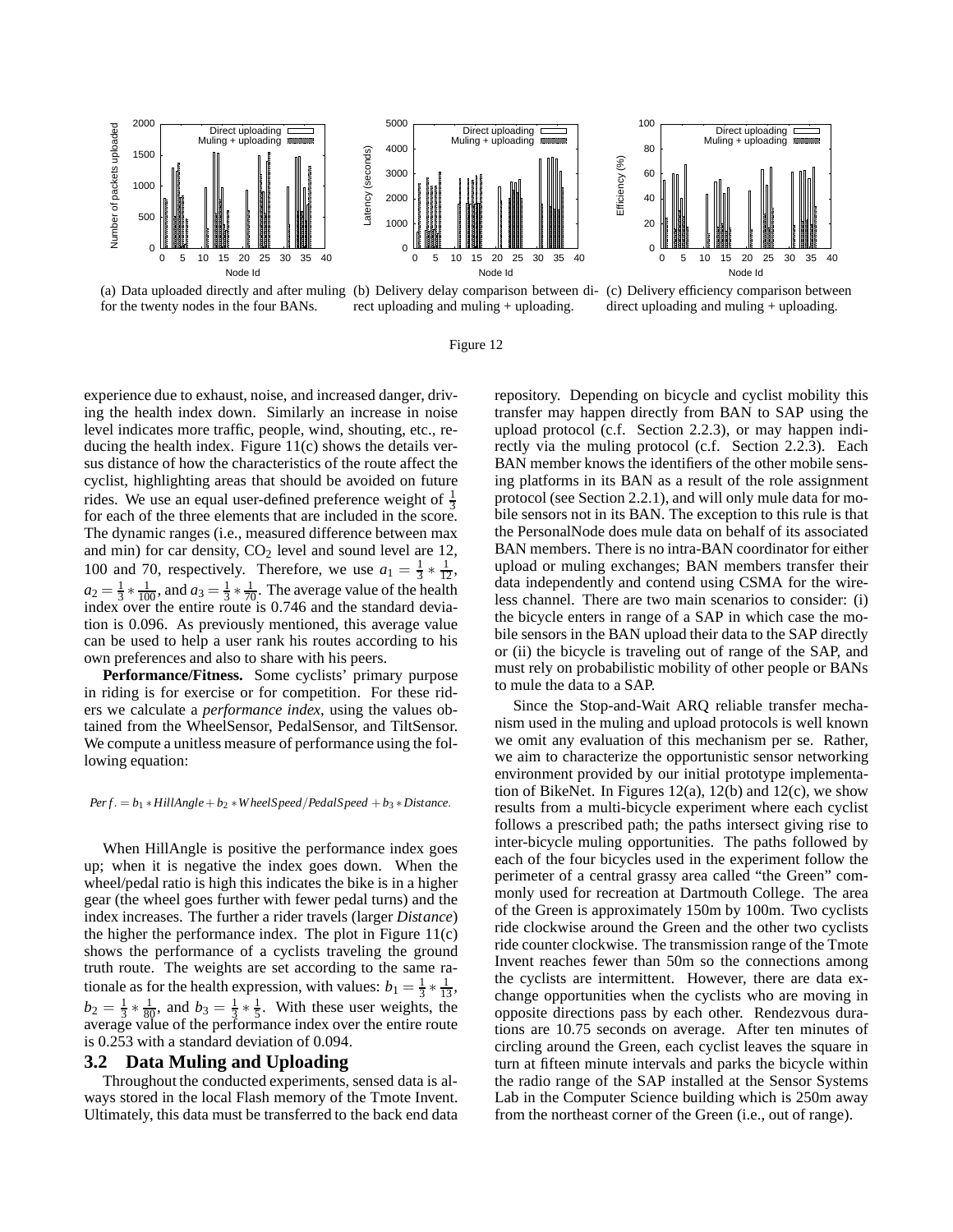

ing direct upload from BAN to SAP.







In Figure 12(a), we show the number of data packets directly uploaded and the number of data packets muled to the SAP. Data records have unique identifiers to allow filtering of duplicates between muled and directly uploaded packets. The x-axis of the plot shows the identifiers of the Tmote Invents in each BAN. The Tmote Invents with identifiers 1 through 6 belong to BAN-1, 11 through 16 belong to BAN-2, 21 through 26 belong to BAN-3, and 31 through 36 belong to BAN-4. This x-axis is the same for Figures 12(b) and 12(c). Figure 12(a) shows that the rendezvous intervals in the experiment support a substantial amount of muling exchange. Overall, more data packets are directly uploaded than muled, but a considerable amount of data are muled before uploading (e.g., almost half of BAN-1's data).

Figure 12(b) presents the latency of direct uploading and muling. We measure the latency as the time difference from the time the sensor data packet is generated to the time the packet is uploaded to a SAP, either by the originator of the packet or by a mule. The result clearly shows the benefit of muling. The data from BAN-3 and BAN-4 are muled by the Tmote Invents on BAN-1 and BAN-2 which enter within radio range of the SAP earlier than BAN-3 and BAN-4. As a result, the data from BAN-3 and BAN-4 are delivered earlier with muling than with direct uploading. In particular, data from BAN-4 experience an average of 1500 seconds less delay with muling than with direct uploading.

Muling implies a performance penalty due to the additional radio transmissions that are required on the path from origin to mule(s) and mule(s) to SAP. Figure 12(c) illustrates the transfer efficiency for both muling and direct uploading as a function of the packets transferred. Here we define efficiency as the ratio of data bytes transferred to the total bytes sent (including data packet replicas and retransmissions). A higher efficiency for a given transferred packet reflects a number of possible factors, including a higher quality radio link and less congestion between sender and receiver, both of which lead to fewer retransmissions. The data origin always stores a copy in its local Flash hoping to upload the data directly to a SAP. In our experiments, the muling replication degree is one, meaning we allow the originating Tmote Invent to transfer only a single copy of the data to another mobile sensor via the muling protocol. Further, we do not allow multi-hop muling; only the originating node may

replicate data. Figure  $12(c)$  shows that the muling efficiency is less than uploading efficiency as expected. While the uploading efficiency ranges from 40% to 68%, the muling efficiency ranges from 12% to 33%. The difference between the muling efficiency and the uploading efficiency represents the cost for improving the data delivery delay. We are currently studying the effect of replication degree on performance; we expect to see that more replication leads to improved delivery delay performance, but also lower efficiency.

## **3.3 Town-scale System Scenario**

We build five sensor bikes and implement a small-scale BikeNet testbed with seven static SAPs at a number of points across the Dartmouth College campus and in the town of Hanover to validate and evaluate an operational BikeNet system. In what follows, we present results from data collected by a group of three cyclists on the morning of November 20, 2006. We have collected a significant amount of data from over 50 different BikeNet experiments starting in summer 2006 but here only present data from a single-shot experiment with the three cyclists. The three cyclists' routes and the times they started their rides are pre-planned. Cyclists 1 and 2 live near each other and ride much of the way toward campus from the town together.

Before getting to the campus they rendezvous with cyclist 3 before cyclists 1 and 3 depart toward the library while cyclist 2 heads to the Computer Science building. The longest journey time for a cyclist is 40 minutes. The results presented in this section provide insights into how live sensor data collected by each of the bikes is either muled or directly uploaded to a passing SAP, in an opportunistic manner.

We first consider the time taken for each cyclist to upload its data into the back end data repository via direct upload to a SAP and present the results in Figure 13(a). Note that in this case the data uploaded to a SAP by a cyclist's BAN includes data originating in the local BAN and any data muled on behalf of other BANs. Figure 13(a) shows the cumulative delivery function versus the trip time. We define *cumulative delivery function* as the cumulative fraction as the trip proceeds of the total data packets delivered to the back end. For example, at 520 seconds into the experiment cyclist 2 has delivered 40% of its data including any data it may mule on behalf of cyclists 1 and 3. The initial lack of any data delivery evident in the plots is due to the initial absence of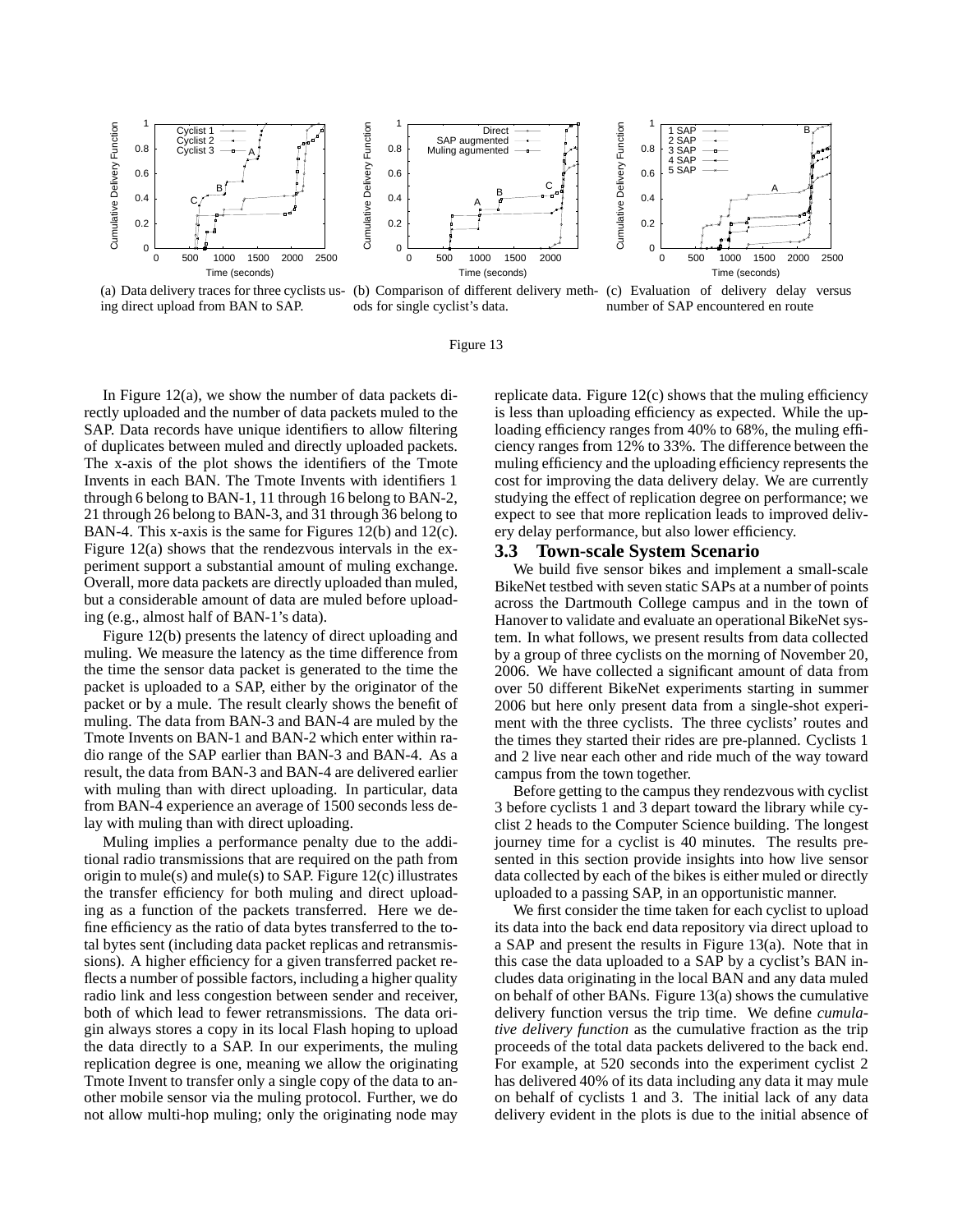SAPs along the route from the homes of cyclists 1, 2 and 3. Cyclists 1 and 2 encounter a SAP along Main Street in Hanover at approximately 520 seconds into their ride. Even though only a modest number of SAPs are deployed we can see from the plot that all bikes are capable of delivering sizable fractions of their data before their trips end. For example, cyclists 1 and 2 deliver approximately 50% and 40%, respectively, of their data to the back end repository before the half way point of the trip time. From Figure 13(a), we observe that data is transferred between bikes and SAPs in quick bursts. The amount of data transferred in strongly influenced by the short contact times which are a product of the short range radios used in the BikeNet experiments.

Figure 13(b) shows the delivery of sensor data that is generated by only a single cyclist - in this case cyclist 1. We consider three scenarios of possible transfer between cyclist 1 and the data repository: *Direct*, which is where cyclist 1 keeps all its data, does not replicate and only uploads to the SAP at the Computer Science building (the cyclist's destination); *SAP augmented*, which is where cyclist 1 opportunistically transfers data to SAPs it encounters along the way with no help from mules; and finally, *Muling/SAP augmented*, which exploits muling and opportunistic use of SAPs to transfer cyclist 1's data to the repository. Figure 13(b) shows the performance of these three types of communication across the trip time. From the plot we can observe the direct benefit of muling: cyclist 1 is disconnected for approximately 15 minutes between points A and C in the plot of the cumulative delivery function, but at the intermediate point B the delivery of cyclist 1's packets continues.

Next, we evaluate the impact of the incremental addition of SAPs to the system on the average delay of data delivered from the three cyclists to the back end repository. As the number of SAPs increases from one to five, we plot the cumulative delivery function versus time. We run five trials at each SAP level, each with the three cyclists riding prescribed routes from their respective homes to the Computer Science department. Figure 13(c) shows the cumulative delivery functions for each of the five cases, truncated at the time when 100% of data is delivered by all cyclists for the case of five SAPs. The plot shows that at the time all data is uploaded in the five SAP case, only 78% and 70% of data is uploaded in the three SAPs and one SAP cases, respectively. When the cyclists return to the Computer Science building they become stationary and upload their remaining data. This is reflected in the steep step in all the curves at point B in Figure 13(c), representing a large delivery of the remaining data from the bicycles to the SAP. In contrast, the flat portions of the curves, e.g., in the area of point A, represent periods when cyclists 2 and 3 are disconnected from the network with no other mobile sensors acting to mule data to the SAPs. From Figure 13(c), we can also observe that the addition of a new SAP yields a non-uniform improvement in the data delivery performance. The impact of adding SAPs to the system on the data delivery delay is highly dependent on many factors including the SAP deployment density, and the location of the SAPs in relation to routes frequented by the cyclists.

# **4 Related Work**

A number of companies (e.g., [9] [7]) have begun to offer products that integrate data from multiple sensors on a single user display, including biometric, advanced cycloperformance and GPS location data, showing the interest in quantifying performance. These range from rather limited \$40 devices to very capable \$500 devices [7]. Products with a slightly different focus offer integrated hardware and software solutions (e.g., [9]) to help cyclists with pre-ride route planning, and in-ride navigation cues via predownloaded maps combined with real-time GPS data. Others (e.g., [10]) offer offline planning software packaged with an online GPS tracking service available via a select set of cellular providers. BikeNet goes beyond any of these commercial offerings by adding environmental sensors to give context to performance. Further, the BikeNet system incorporates a dual mode wireless networking approach for data delivery to a back end analysis and visualization tier, providing usable and understandable information to users. By providing this dual mode architecture, we aim to support both delay tolerant query/delivery as well as expedited query/delivery models. BikeNet supports delay tolerant interaction for the sake of the biker doing post-ride analysis of his entire ride, and real time interaction for more timesensitive operations by community consumers of the data.

The wearable computing and personal area networking fields have produced numerous examples [12], [13], [14], [15] of wireless networks that operate on and near the human body and interact with the wearer's surroundings or other people's devices. There has also been work in delay tolerant networking [16], [17], [18] to improve data transfer in networks that are often disconnected as BikeNet is. BikeNet synthesizes these ideas, using opportunistic rendezvous among personal computing devices (e.g., cell phones), embedded bicycle sensor networks, and sensor access points. BikeNet adds an implementation of back end data storage, analysis and visualization services, to translate raw sensor data streams into meaningful information about personal health and performance, and community health. BikeNet provides a complete opportunistic sensing system targeted at a cyclist experience application, and adds a new dimension to delay-tolerant networking by investigating both human-to-bike and bike-to-bike data transfer.

Mobile sensing systems have been proposed in other application contexts. Zebranet [1] monitors zebras wearing sensor collars using a mobile jeep-mounted radio gateway. The Cartel project [3] provides a mobile communications infrastructure based on car-mounted communication platforms exploiting open WiFi access points in a city, but unlike BikeNet it does not integrate either a sensing or sensed data analysis component. SATIRE [2] presents a software architecture for smart clothing, similar to the BikeNet three tier architecture. The MetroSense Project [30] proposed a mobile sensing system for skier-based sensing. BikeNet differs in its application scope and its inclusion of bicycles as mobile sensing platforms for personal and environmental sensing. Further, we have developed BikeView, our community oriented web-based portal for visualization and sharing of cycling health and performance information.